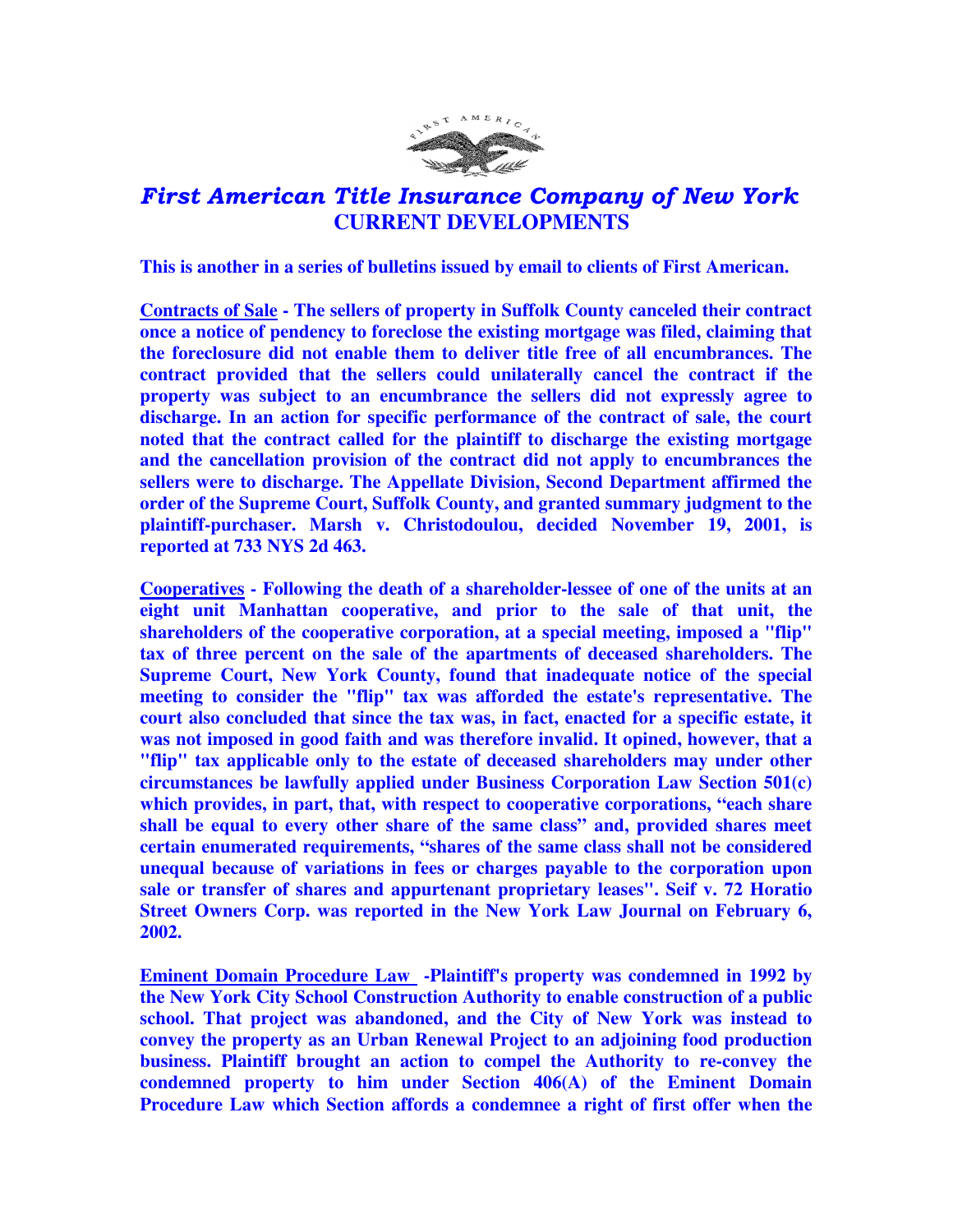**condemned property has not been materially improved and, within ten years of the taking, the property is to be disposed of for private use. The Appellate Division, Second Department, affirming the decision of the Supreme Court, Kings County, held that the right of first refusal was not exercisable. A condemnor may put property to an alternative public use on discontinuance of the originally planned public purpose. Here the City was disposing of the property as an Urban Renewal Project to create jobs. Vitucci v. New York City School Construction Authority was reported in the New York Law Journal on January 7, 2002.** 

**Inverse Condemnation - Plaintiffs own property in Brooklyn adjoining the Gowanus Canal. Their common law riparian rights include the right of access to the abutting waterway and the "right to erect and maintain wharves and piers with a right of passage to and from them with reasonable safety and convenience". Across the Canal, the City of New York owns and operates a sanitation waste disposal plant. It was demonstrated that the movement of barges and tugboats in connection with the operation of the disposal plant prevented the plaintiffs from having a vessel safe berth along their portion of the canal and that a bulkhead and associated structures fronting on their part of the Canal were destroyed. The Appellate Division, Second Department, affirming the decision of the Supreme Court, Kings County, held that the City's activity effectively denied the plaintiffs their riparian rights to access the canal and upheld the compensation awarded for the taking. 627 Smith St. Corp. v. Bureau of Waste Disposal of the Department of Sanitation of the City of New York was reported in the New York Law Journal on January 7, 2002.** 

**Lien Law - According to Lien Law Section 17 ("Duration of lien"), a mechanics' lien filed against "real property improved or to be improved with** *a single family dwelling***" may only be extended within one year of the date on which the original notice of lien was filed by a court order of extension. A mechanics' lien against other types of property may be extended once without a court order merely by filing an extension of the lien with the county clerk of the county in which the notice of lien was filed. Mechanics' liens filed against defendant's property, improved by two detached single-family dwellings, were extended by only the filing of notices of extension. No action was commenced to foreclose the liens. The Supreme Court, Erie County, denied a motion to cancel the mechanics' liens. The Appellate Division, Fourth Department, reversed, and ordered that the mechanics' liens be canceled and discharged under Lien Law Section 19 ("Discharge of lien for private improvement") for failure to obtain court ordered extensions. The Appellate Division held that the definition of "property…improved with a single family dwelling" did not require that property be improved by only one single family residence. Given the definition of "single family dwelling" in Lien Law Section 10 ("Filing of notice of lien") when this action was commenced (defining the term "single family dwelling" as not including a dwelling unit in a subdivision of "five or more parcels of real property with single family dwellings"), property "improved with a single family dwelling" under Section 17 means property improved with between one and four single family residences.**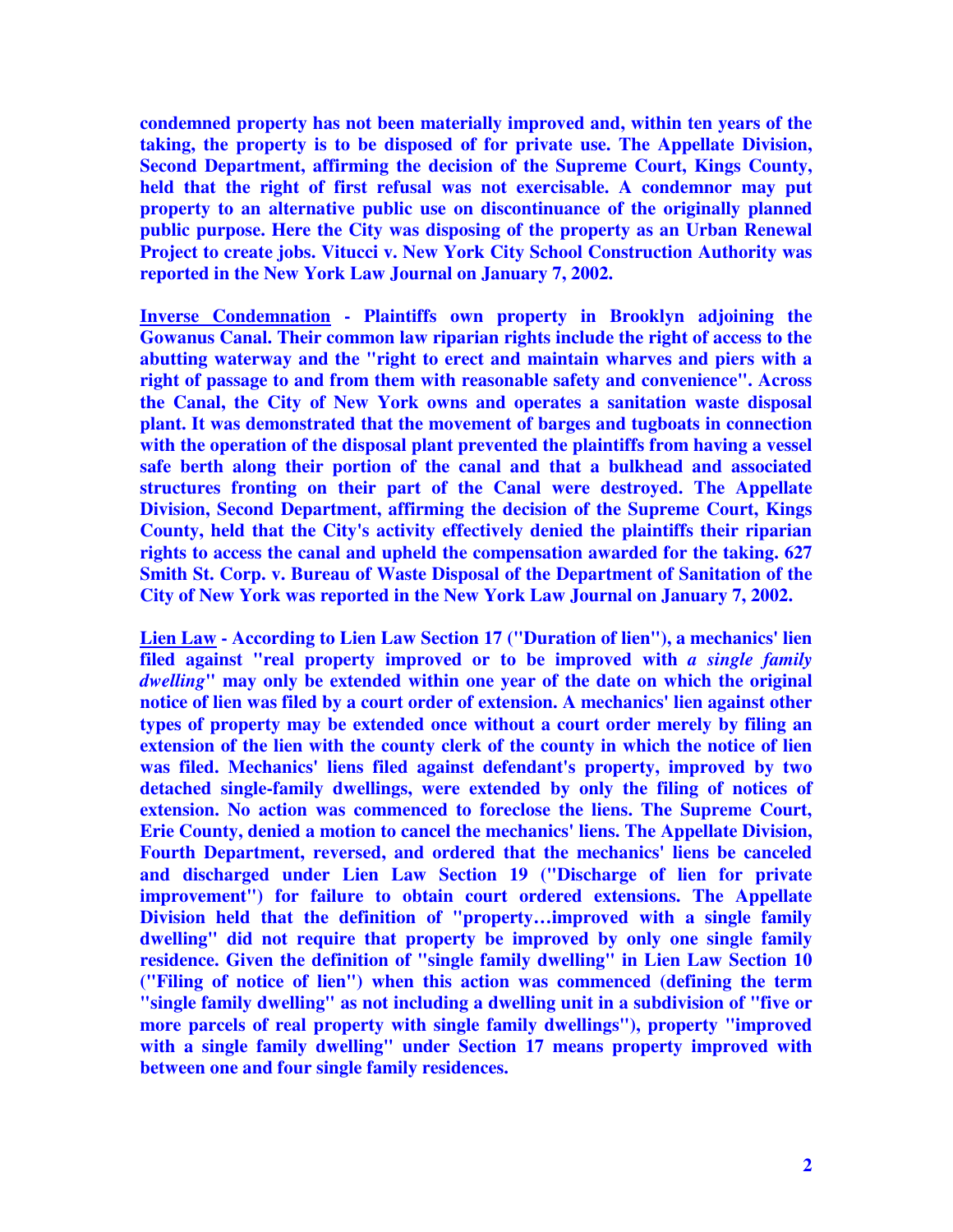**The Appellate Division also held that work done at the property by developers in anticipation of a later sale of the property for commercial use, which sale did not take place, did not result in the property being commercial in nature since the property at all times was used solely for residential purposes. Matter of Cook v. Pariso, decided December 21, 2001, is reported at 2001 N.Y. App. Div. LEXIS 12480.** 

**Mortgages - The Supreme Court, Westchester County, over the objection of the foreclosing mortgagee, granted a motion to stay the sale and permit the defendantmortgagor to redeem the mortgage. On payment of all sums due, the mortgagee was directed to assign the mortgage to a third party lender. Although Real Property Law Section 275 ("Certificate of discharge of mortgage required"), as last amended in 1990, is permissive as to mortgage assignments, the court exercised its discretionary powers to require an assignment since the mortgagor was able to secure financing to satisfy the mortgage loan. 2301 Jerome Avenue Realty Corp. v. DiPaolo was reported in the New York Law Journal on January 23, 2002.** 

**Notice of Pendency - Property in Queens County was conveyed in 1996 without consideration by Sally Mae Jenkins to Dorine Stephenson. In 1997, a Guardian as appointed for Ms. Jenkins under Article 81 of the Mental Hygiene Law ("Proceedings for appointment of a guardian for personal needs or property management"). Her Guardian filed a petition to void that deed and filed a notice of pendency in connection with that action. On the date the petition was filed, Stephenson sold the property to Legend Home Sales, Inc. ("Legend"). The deed to Legend was recorded after the notice was filed. The Supreme Court, Queens County, found that Ms. Jenkins was incapacitated when she conveyed the property, but it dismissed the action against Legend and directed cancellation of the notice of pendency on the ground that Legend was a bona fide purchaser. The Appellate Division, Second Department, reversed, in part, setting aside the deeds to Ms. Stephenson and to Legend. As Legend did not record its deed prior to the filing of the notice of pendency it was bound to the same extent as Ms. Stephenson by the judgment holding that Ms. Jenkins did not have the capacity to convey. Matter of Emma Jean Jenkins v. Stephenson, decided December 3, 2001, is reported at 733 NYS 2d 723.** 

**Property Condition Disclosure Act – The "Property Condition Disclosure Act", was enacted by Chapter 456 of the Laws of 2001 and as Article 14 of the Real Property Law. Effective March 1, 2002, it requires a seller of residential real property improved by a one-to-four family dwelling to deliver to a purchaser an executed Disclosure Statement prior to the buyer's execution of a binding contract of sale. The buyer is to receive a credit of \$500 against the purchase price if the seller does not deliver the Disclosure Statement. The Act was noted in the November 28, 2001 issue of "Current Developments". A form of a Disclosure Statement can be found on First American's Web Site at http://www.firstamny.com/documents/fc0268.pdf.**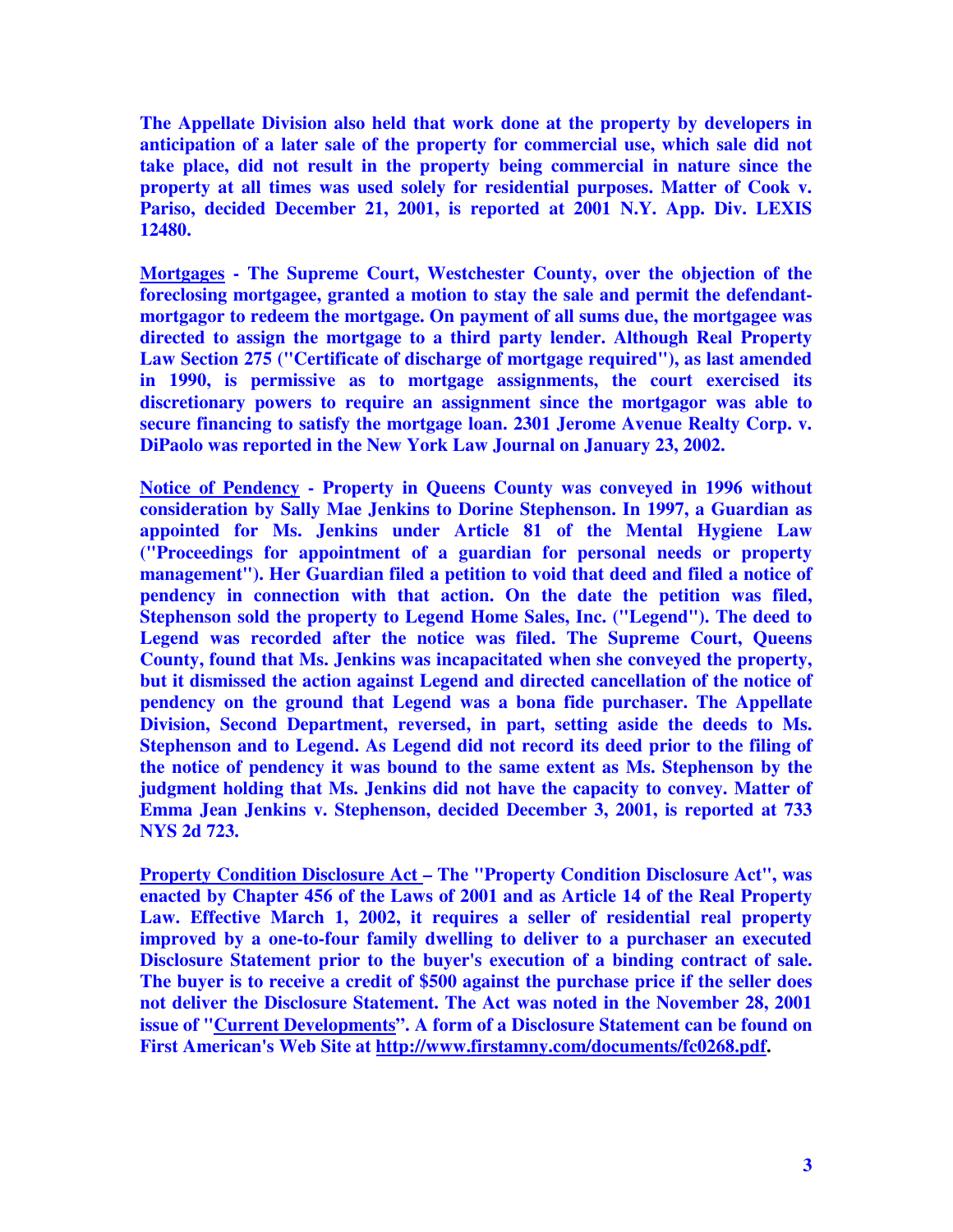**Statute of Limitations - The Appellate Division, Third Department, reversing an order of the Supreme Court, Schenectady County, dismissed an action to foreclose a mortgage as being barred by CPLR Section 213's ("Actions to be commenced within six years") six year statute of limitations, notwithstanding that partial payments of the debt were made by the receiver appointed in the prior, dismissed foreclosure action between the defendant and the plaintiff's predecessors in interest. According to the court, to renew or extend the limitations period under General Obligations Law Section 17-107 ("Effect of part payment on time limited for foreclosure of a mortgage") payments must be made by the debtor or its agent accompanied by acknowledgement of the remaining debt and a promise to pay the balance. The court held that the payments by the receiver were not to be deemed made by the debtor or its authorized agent. The court also noted that defendant's listing of the mortgage in the disclosure statement for a previously dismissed bankruptcy petition was not a promise to pay the mortgage so as to renew or extend the limitations period. Saini v. Cinelli Enterprises, Inc., decided December 13, 2001, is reported at 733 NYS 2d 824.** 

**Statute of Limitations - The Appellate Division, Second Department, affirming the order of the Supreme Court, Kings County, held that the foreclosure of a mortgage made to secure a guaranty was time barred since the limitations period to enforce the underlying debt had run. According to the Second Department, the six-year statute of limitations applicable to enforcement of a guarantee begins to run when the debtor defaults on the underlying debt. Haber v. Nasser, decided December 3, 2001, is reported at 733 NYS 2d 720.** 

**Statute of Limitations - The Appellate Division, Second Department, affirming the order of the Supreme Court, Dutchess County, held that an action to declare as unauthorized the execution and recording of a partial release of mortgage was subject to the six-year statute of limitations applicable to foreclosures and not CPLR Section 214's ("Actions to be commenced within three years") three year limitations period which encompasses actions seeking recovery on a liability created or imposed by statute. It was alleged that the right to cancel a recorded instrument relating to real property arose from Real Property Law Section 329 ("Actions to have certain instruments canceled of record"), but the court found that Section 329 merely codified a common law right of action. The court also held that since the mortgage debt was not accelerated, recovery of installments due within six years of commencement of the foreclosure were not timed barred. Esther M. Mertz Trust v. Fox Meadow Partners, LTD., decided November 19, 2001, is reported at 734 NYS 2d 77.** 

*"Talkline-The Stoler Report"* **- First American Vice-President Michael Stoler, on his radio show, broadcast Wednesdays at 10:00 PM on WPAT 930 AM, will host on February 20 a discussion of the Commercial Brokers Perspective on the Real Estate Market in New York City with Stephen B. Siegel, Chairman of Insignia/ESG. Inc., Bruce Mosler, President of U.S. Operations for Cushman and Wakefield, James**